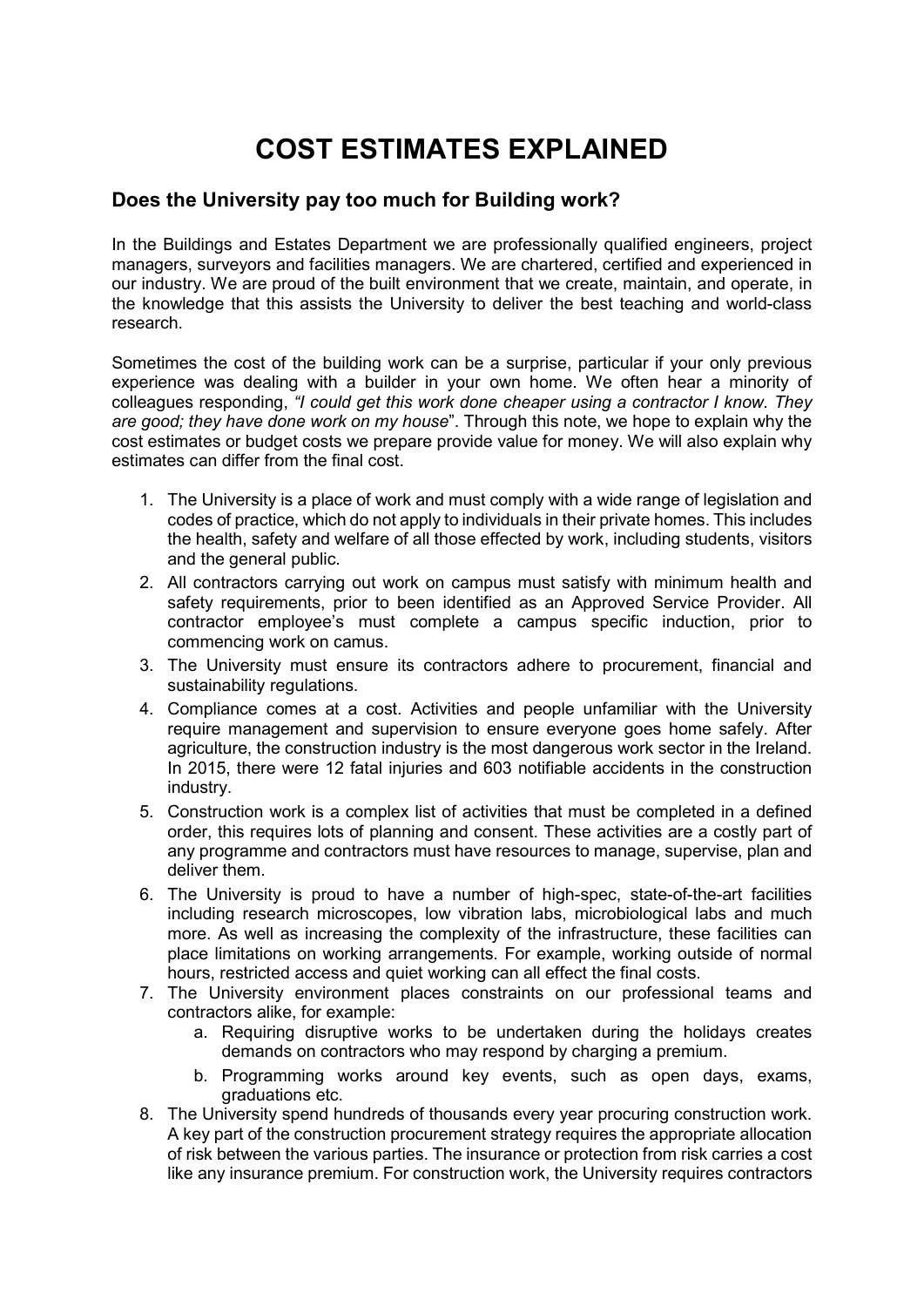and consultants to have public and employer's liability insurance. They must also have professional indemnity insurance to cover compensation claims from poor advice or design.

- 9. Government procurement procedures are complex and place a heavy resource burden on the Buildings and Estates Department, our Procurement colleagues and also the Service Providers who are bidding for works. We constantly review the supply chain and work hard to ensure a balance of high quality and affordable suppliers have prequalified to be part of the University framework. It is in the interest of the University that contractors are commercially successful, so overheads and profits of contractors are a reasonable cost for them to charge.
- 10. The Buildings and Estates Department is part of the University; we strive to deliver value for money and to provide welcoming, supportive facilities for teaching, research and residences.
- 11. University departments will not normally pay professional services fees for minor repair or maintenance works. Works defined as alterations, improvements or large capital investments will include specialist professional fee costs and are also subject to VAT.

## Why has the final cost of the work exceeded the original Quotation?

- 1. The Quotation is always produced in good faith as an approximation, based on the information available at the time of production. They are not intended to be an exact, 'cost of every nail' figure.
- 2. Estimates are often based on the cost of recent similar projects around the University. Given the size, scale and complexity of the estate, this can introduce variation to the estimate. The surveyor will be prudent and allow for variations through the use of provisional sums (an allowance to cover cost elements that are yet to be defined).
- 3. The construction industry recognises that the number one cause of discrepancies between cost estimates and final cost is the ambiguity of the client brief. A clear client brief, including confirmation of the available budget, will allow the Buildings and Estates Department to produce more accurate quotation.
- 4. 'Scope creep' is a significant factor in final costs exceeding early cost estimates; what starts as a simple request can quickly grow, thereby requiring the designers, engineers, planners and a team of professional consultants, all who must be paid for their services.
- 5. Post contract variations have a disproportionate impact on final outturn costs. Imagine the costs involved in changing the colour of your car after you've bought it. As well as design variations having a cost impact, so will changes to the contractor's logistics. We have to pay suppliers during the contract, even if we have asked them to stop working because of an unexpected disruption.
- 6. We recognise that not all the information is available at the time of enquiry and that surprises do happen. It is for this reason that we utilise provisional sums and appropriate contingencies, and why we will challenge and resist the temptation to exclude these to make a quotation seemingly affordable.
- 7. The University works hard to control construction costs and yet quotations may appear high to colleagues. Quotations may exceed departmental budgets/grants. Sometimes expectations of what is achievable within budget do not match the market conditions of the commercial construction industry.
- 8. External factors such as the new construction projects around Limerick can divert much of the resources and equipment, otherwise available, and can play a significant factor when contractors are pricing work.